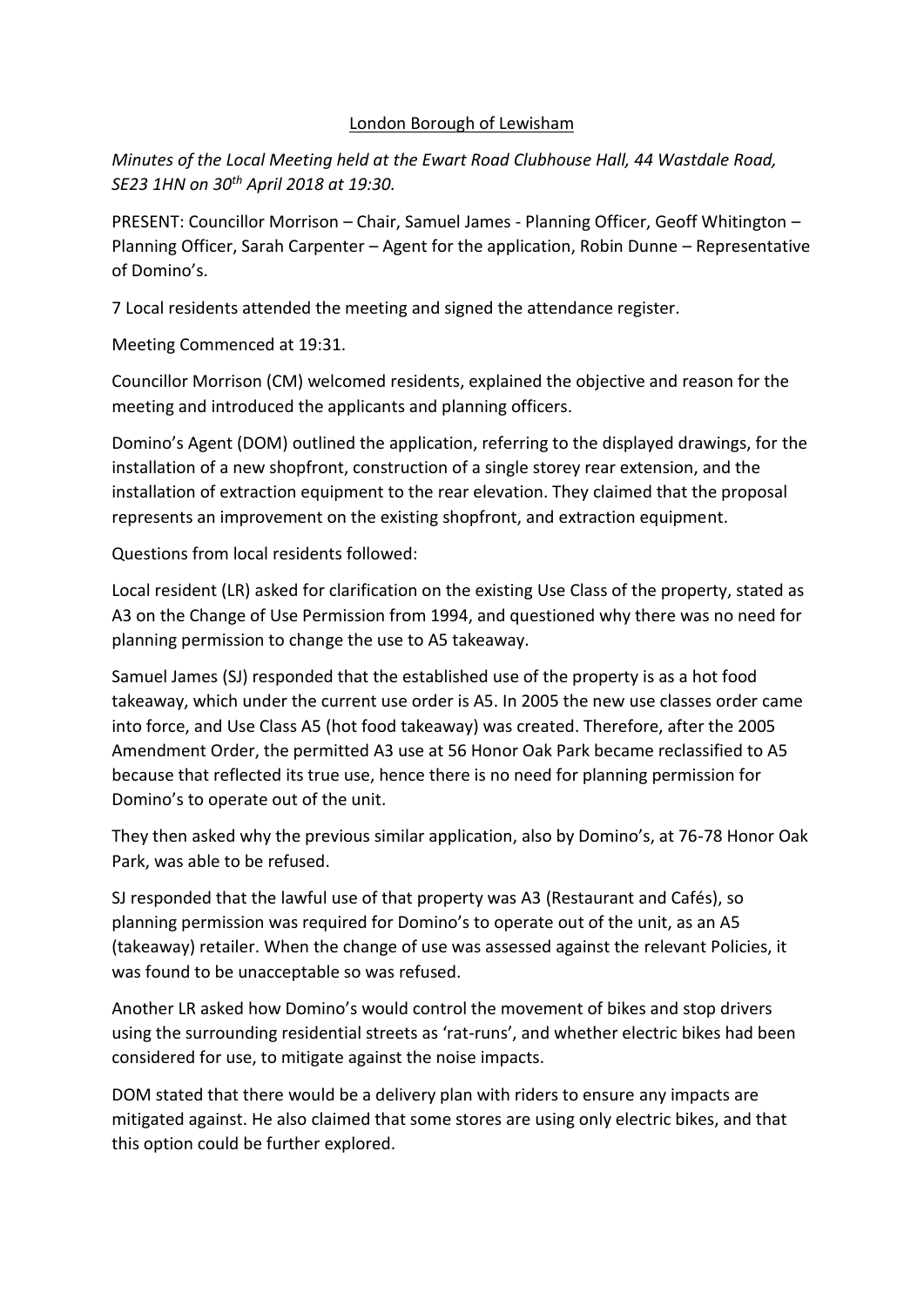Another LR sought further clarification on the existing use class classification, and whether any legal advice had been sought on this position. SJ replied that the Council's legal officer had been consulted, and had confirmed this was the position. The LR asked if this legal advice could be made available to them, and SJ said he would see if this could be arranged.

Another LR claimed that the proposal would result in additional noise and disturbance in what is a fairly nice and quiet area. They stated that there are already 3 or 4 pizza shops in the local area, and questioned why this meeting was being held, if the Planning Department were in support of the application.

Geoff Whitington (GW) replied that the meeting needed to be held due to the Councils Statement of Community Involvement.

Another LR claimed the proposed extraction equipment would have an impact on the amenity of near neighbours due to fumes. They also claimed that they used to live near the Dominos on Old Kent Road, and that the delivery drivers there caused traffic and parking issues, and had incredibly late opening hours.

DOM replied that the extraction equipment is being upgraded, so compared to the existing the impact in terms of noise and smells would be an improvement.

Another LR stated that there would be more cooking at the proposed Domino's than the existing unit, as well as a greater number of vehicle movements, and could not understand why there is not the need for a change of use class before Domino's can operate out of the unit. They were of the impression that the application had already been decided.

GW explained that the final decision would be made by Councillors at a committee meeting.

An LR stated there are wider issues, regarding competition with other local businesses and the impact on existing established shops. They asked what the need for another Domino's was, and whether Domino's took any consideration towards childhood obesity. They also asked why the proposal needed to be on a high-street rather than in a less sensitive, e.g. an industrial, site.

DOM replied that there was an identified demand in the area for more Domino's, and there was no active strategy to locate a significant distance away from schools. They stated that there was a need to be in an accessible location rather than being tucked away, as a significant portion of custom is 'walk-ins' off the street, and the brand needs to maintain a high street presence.

An LR asked about the proposed opening hours. DOM replied that operations would be until 11pm. SJ stated that the unit is restricted to an 11pm opening time by the 1994 Change of Use permission.

An LR raised concern over the smells created. SJ noted that the Council's Environmental Health officer had assessed the details submitted for the extraction equipment and have raised no objection.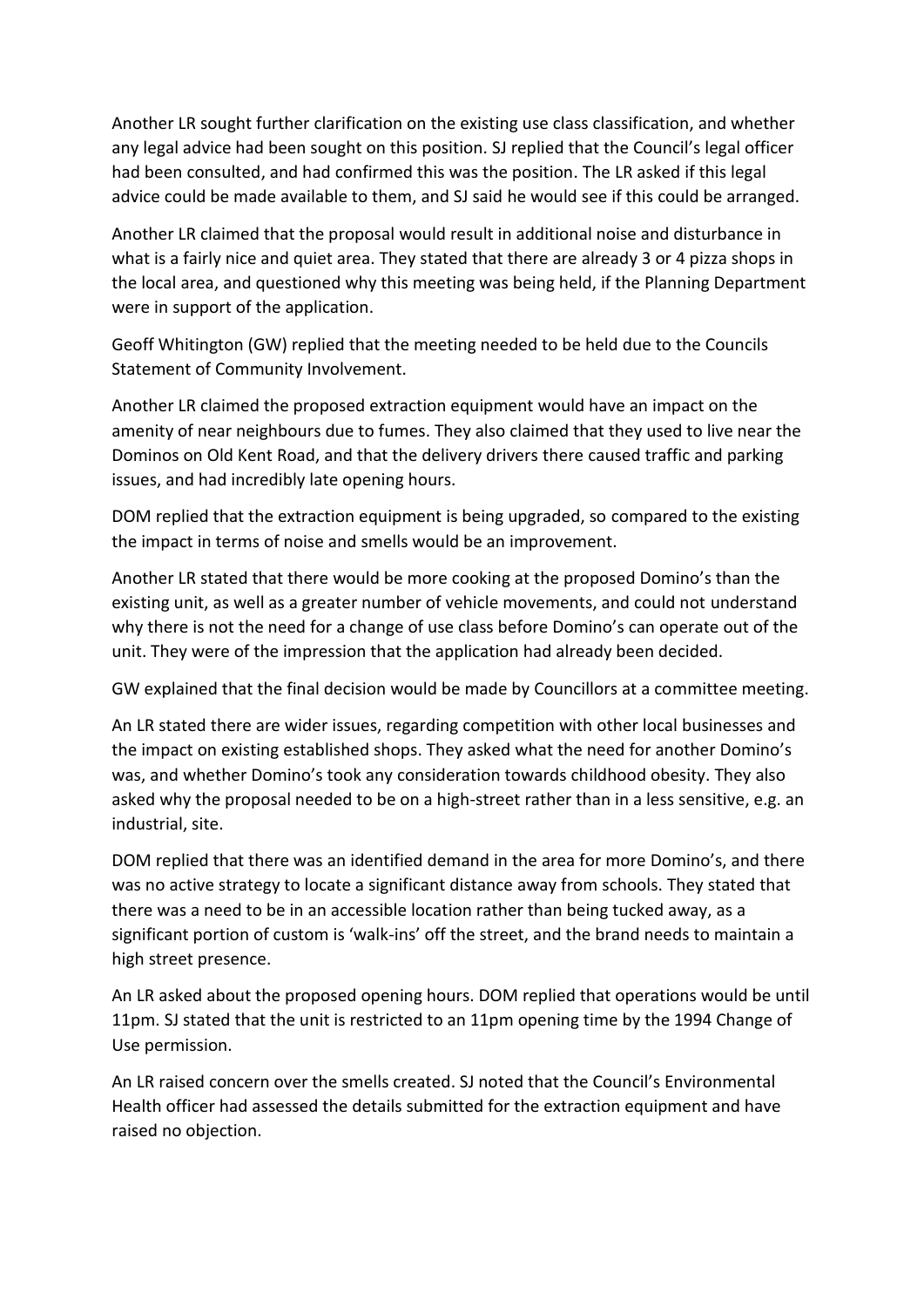Another LR stated that Domino's would not serve their community, rather they deliver to a wide area, whilst the community the unit is based in must suffer the consequences. They also claimed that the Council have poor procedures, which are biased towards the applicant.

Another LR asked whether the internally illuminated signage would be acceptable, and stated they had reviewed the shopfront guidance, which the proposal would be contrary to. SJ stated the guidance had been reviewed, and that the internal illumination of the signage could be reconsidered. DOM agreed that they would amend the proposal to use external lighting for the signage.

The same LR went on to state that there are no proposed pilasters, and that uPVC and aluminium should not be used in the shopfront. SJ clarified that the existing shopfront is poor quality, and that as the proposal is not in a conservation area, the applicant couldn't be required to introduce pilasters. Furthermore that the proposed aluminium shopfront is considered to be acceptable in this location.

CM then went on to summarise the debate that had just occurred, and asked residents for a final summary of main concerns.

Residents agreed that the main concerns were the issues caused by a large number of deliveries and drivers, and there are existing issues that would be exacerbated.

A LR asked DOM what the accident rate per 1000 deliveries for drivers was, but they did not know the answer.

A quick discussion regarding management of waste followed, along with some further deliberation of repeated points.

Meeting closed 8:32.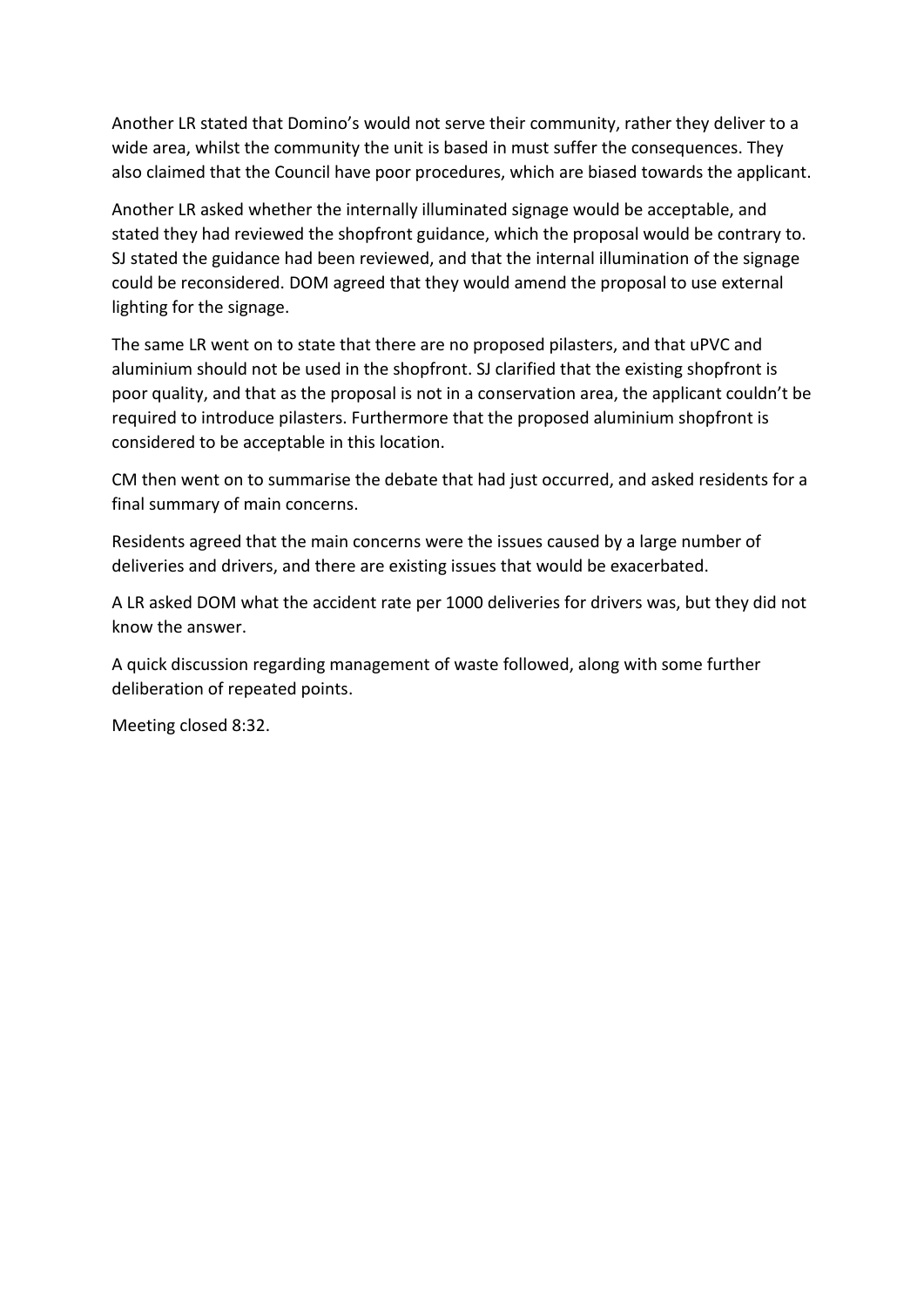# Appendix A: Note from the Council's legal officer RE: Use Class

*The application, in short, applies for the installation of a new shopfront and a single storey extension to the rear of 56 Honor Oak Park together with the blocking up of a ground floor window and the installation of replacement HVAC equipment, including fresh air intake, extraction ducts and A/C compressors.*

*There has been a lot of resident interest and they question whether Dominoes in can fact operate out of these premises without change of use planning permission given that the extant 1994 permission was for A3 use (food and drink - though the permission specifies "takeaway hot food shop") but Dominoes would be operating a A5 use (hot food takeaway under the current Use Classes Order). Under the current Use Classes Order, it is not possible to change from A3 use to A5 use without the benefit of planning permission.*

*However, the residents' query misses the point for failing to understand the evolution of the use classes order. The salient time is 2005 for in 2005, The Town and Country Planning (Use Classes) (Amendment) (England) Order 2005 (SI 2005/84) came into force (April 21 2005). This amendment order split A3 (food and drink) into 3 sub categories, creating a new A3 (restaurants and cafes), a new A4 (drinking establishments) and a new A5 (hot food takeaway).*

*Therefore, after the 2005 Amendment Order, the permitted A3 use at 56 Honor Oak Park became reclassified to A5 because that reflected its true use. Therefore, Dominoes do not require planning permission for change of use from A3 to A5 as post April 21 2005, the use became A5 use.*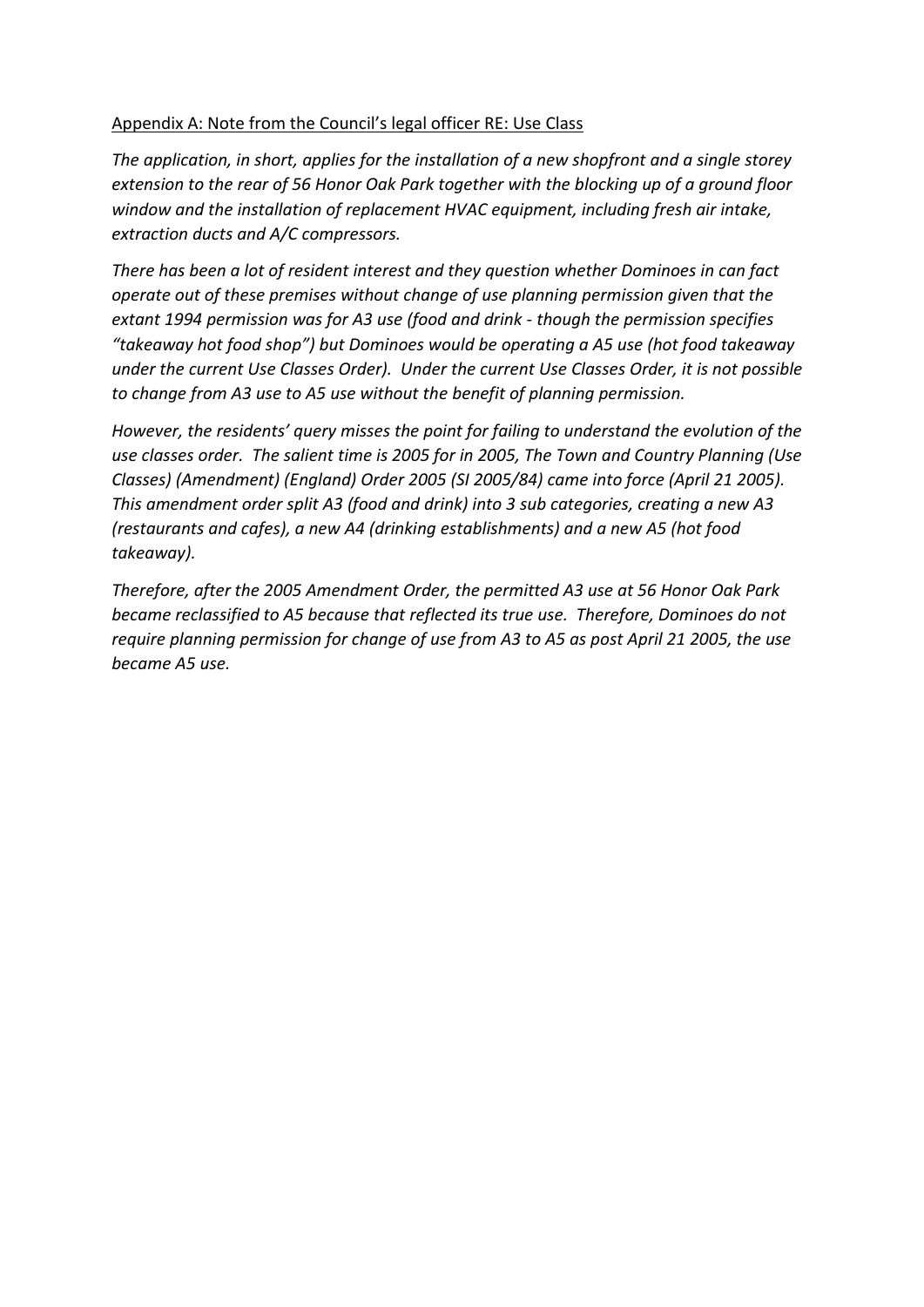## Appendix B: Letter from Dominoes, responding to some of the points raised



Domino's Pizza UK & Ireland Limited A subsidiary of Domino's Pizza Group plc

1 Thornbury **West Ashland Milton Keynes MK6 48B** www.dominos.co.uk www.dominos.ie

Telephone: +44 (0)1908 580000

Direct Line: 07453 021 963<br>Email: robin.dunne@dominos.co.uk

**Private and Confidential** FAO: Sam James Planning Officer **Planning Service** London Borough of Lewisham 3rd Floor Laurence House. 1 Catford Road London SE6 4RU

19 June 2018

Dear Sirs,

#### Reference: 56 Honor Oak Road, Honor Oak, London Application References: DC/17/104077 and DC/17/104342

Further to the recent public meeting, held at The Ewart Road Hall on 30th April 2018. a number of comments were highlighted in relation to the proposed operations for this store.

Whilst it was agreed that these details could not form part of the current application for the shopfront, extension. HVAC equipment and advertisements (as the A5 Use has already been established) - (Reference - DC/94/037629) - it is important that we open in Honor Oak in cooperation with the local community.

We have set out some of the basic parameters for the proposed operation and would welcome any feedback from neighbours, once the store has started trading.

### **Hours of Operation**

• The proposed Opening Hours proposed are 11am to 11pm, in line with the original planning permission for the use as advised by the planning officer. (Reference - DC/94/037629)

### **Delivery Fleet**

. There will be a mixed delivery fleet for this store but the aim is to move towards "e-skutas" or electric bikes which would predominantly be used for delivery within the Honor Oak vicinity.